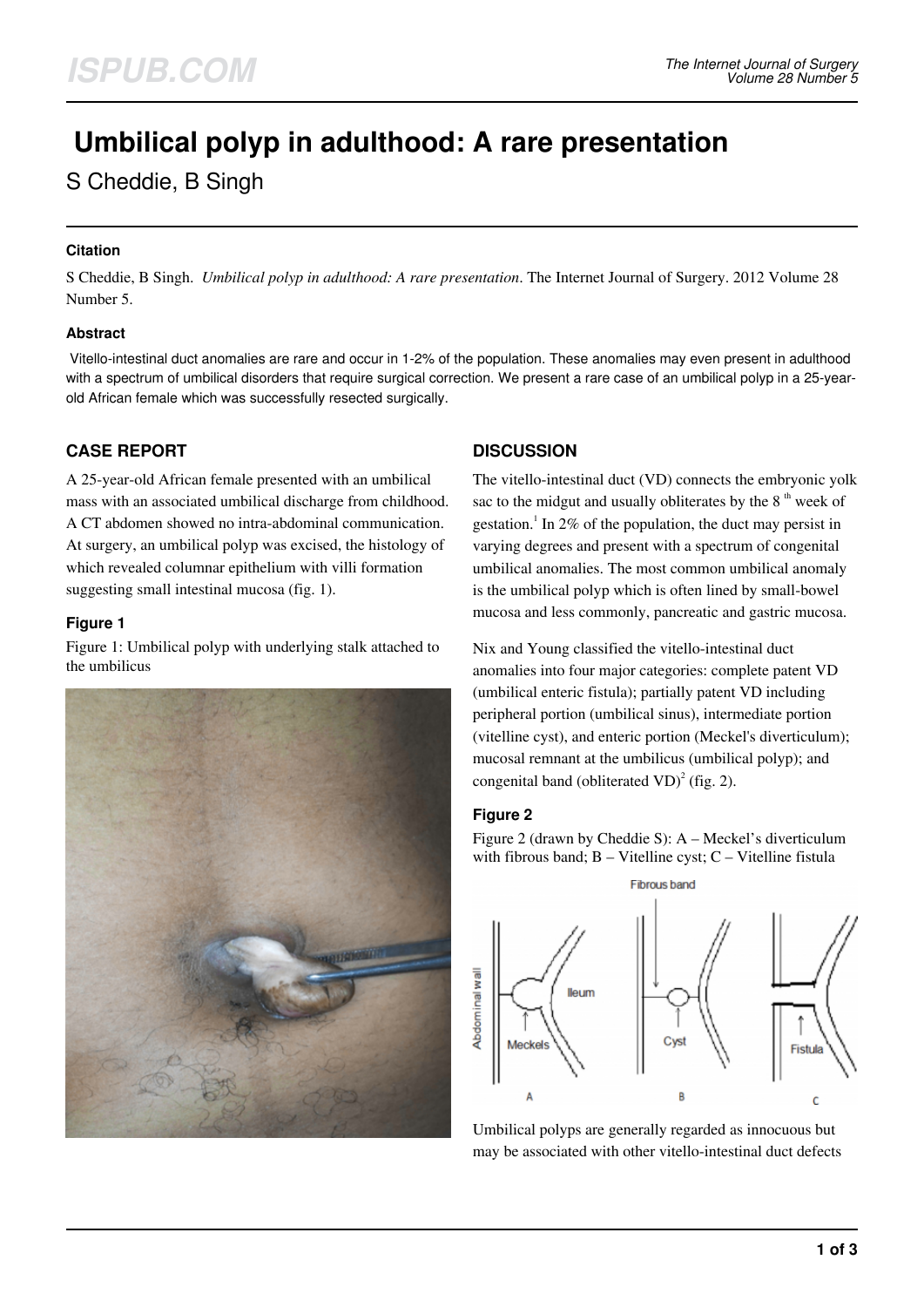such as underlying sinus, cyst, fistula, or band. When it is associated with other abnormalities, more complicated features, such as fecal fistula, infected cyst, or herniation of small bowel, may occur. The umbilical polyp may rarely arise from urachal remnants.<sup>3</sup>

Ultrasonography or computed tomography abdominal scans are recommended to exclude associated intra-abdominal anomalies. Surgical resection of the umbilical polyp is the treatment of choice; the extent of resection being guided by pre-operative imaging and intra-operative inspection of the base of the polyp. Patients should be consented for

laparotomy; however, routine exploration of the peritoneal cavity is unnecessary.<sup>4</sup>

#### **References**

1. Sadler TW: Langman's Medical Embryology. 7th ed. USA: Williams and Wilkins,1995:295-298

2. Nix TE, Jr., Young CJ: Congenital Umbilical Anomalies. Arch Dermatol; 1964; 90: 160–165.

3. You Y, Yang X, Hao F, Zhong B: The umbilical polyp: a report of two cases and review of the literature. Int J

Dermatol; 2009; 48: 630-632

4. Pacilli M, Sebire NJ, Maritsi D, Kiely EM, Drake DP, Curry JI, Pierro A: Umbilical polyp in infants and children. Eur J Paed Surg; 2007; 17: 397-9.